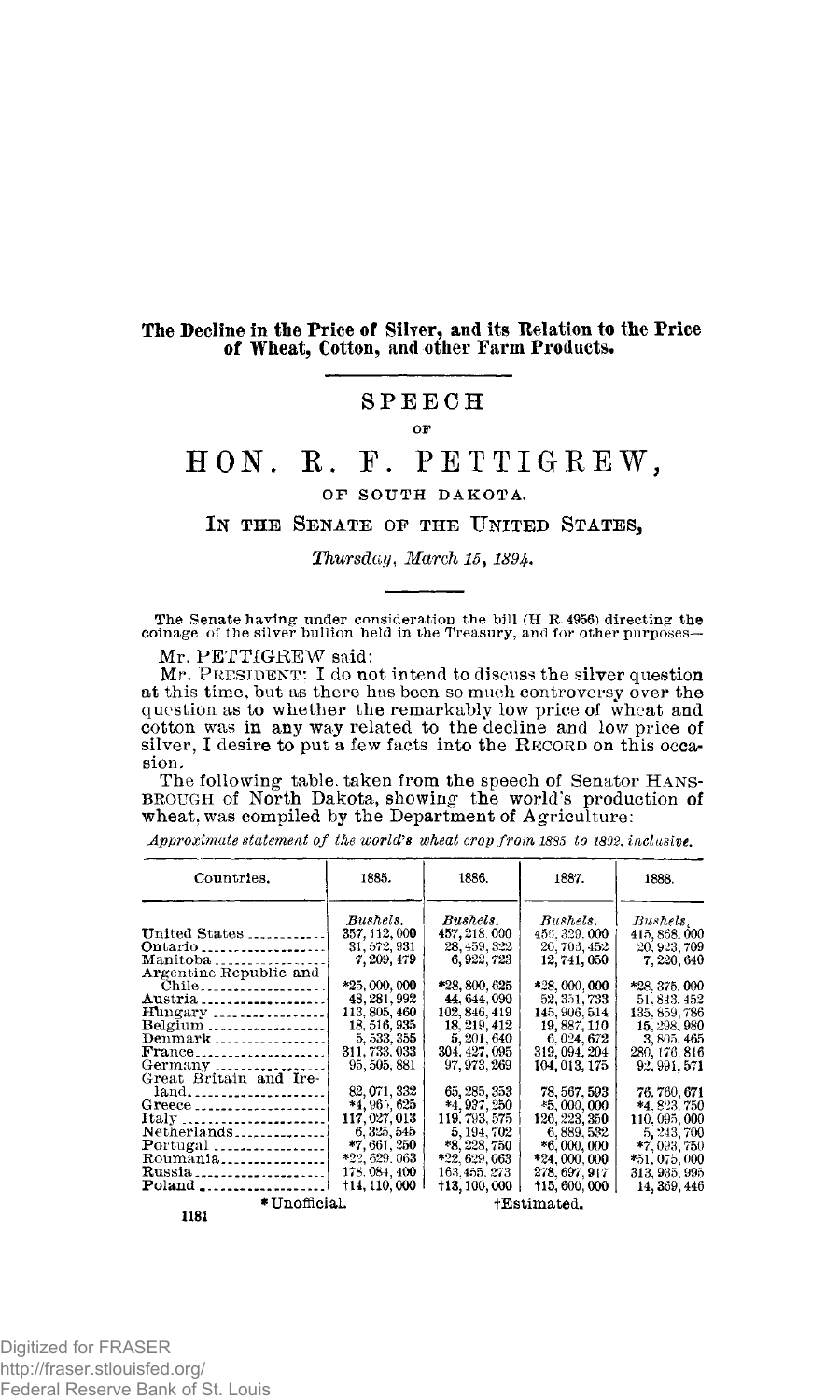| Countries.                                                                                                                                                                                                                                                                                                                                                                                                                                                                   | 1885.<br>٠                                                                                                                                                                                                                                                                                                                                                                                                                                                                                                                                                              | 1886.                                                                                                                                                                                                                                                                                                                                                                                                                                                                                                                                                          | 1887.                                                                                                                                                                                                                                                                                                                                                                                                                                                                                                                                                                                                             | 1888.                                                                                                                                                                                                                                                                                                                                                                                                                                                                                                                                                                 |
|------------------------------------------------------------------------------------------------------------------------------------------------------------------------------------------------------------------------------------------------------------------------------------------------------------------------------------------------------------------------------------------------------------------------------------------------------------------------------|-------------------------------------------------------------------------------------------------------------------------------------------------------------------------------------------------------------------------------------------------------------------------------------------------------------------------------------------------------------------------------------------------------------------------------------------------------------------------------------------------------------------------------------------------------------------------|----------------------------------------------------------------------------------------------------------------------------------------------------------------------------------------------------------------------------------------------------------------------------------------------------------------------------------------------------------------------------------------------------------------------------------------------------------------------------------------------------------------------------------------------------------------|-------------------------------------------------------------------------------------------------------------------------------------------------------------------------------------------------------------------------------------------------------------------------------------------------------------------------------------------------------------------------------------------------------------------------------------------------------------------------------------------------------------------------------------------------------------------------------------------------------------------|-----------------------------------------------------------------------------------------------------------------------------------------------------------------------------------------------------------------------------------------------------------------------------------------------------------------------------------------------------------------------------------------------------------------------------------------------------------------------------------------------------------------------------------------------------------------------|
| Servia <b>.</b><br>Spain <b>.</b><br>Norway<br>Switzerland<br>Turkey in Europe<br>India<br>Asia Minor<br>Persia<br>Syria<br>Japan<br>Algeria<br>Cape Colony<br>Egypt<br>Australasia                                                                                                                                                                                                                                                                                          | Bushels.<br>*4, 681, 875<br>*113, 500, 000<br>3,974,773<br>+280,000<br>*2, 057, 188<br>*45, 400, 000<br>299, 155, 584<br>*43.200 938<br>*26, 743, 438<br>*16, 457, 500<br>12, 362, 906<br>*22, 700, 000<br>+3,600,000<br>*14, 187, 500<br>38, 412, 447                                                                                                                                                                                                                                                                                                                  | Bushels.<br>*4, 525, 813<br>*131, 660, 000<br>3, 867, 487<br>+280,000<br>*1, 645, 750<br>*41, 143, 750<br>258, 317, 622<br>†37,000,000<br>+22,000,000<br>+14,000,000<br>16, 453, 383<br>*32, 915, 000<br>*3, 666, 022<br>*16, 457, 500<br>132, 681, 648                                                                                                                                                                                                                                                                                                        | Bushels.<br>*5,000,000<br>*95, 000, 000<br>4, 370, 485<br>*230, 000<br>*2,000,000<br>*42, 000, 000<br>238, 585, 947<br>137, 000, 000<br>122, 000, 000<br>+14, 000, 000<br>15, 571, 400<br>21, 215, 718<br>3, 692, 555<br>*13, 700, 000<br>145, 932, 961                                                                                                                                                                                                                                                                                                                                                           | Bushels.<br>*4, 540, 000<br>*101, 156, 875<br>3, 853, 736<br>*312, 125<br>*1, 702, 500<br>*42, 562, 500<br>266, 882, 112<br>*38, 306, 250<br>$*22,700,000$<br>*14, 187, 500<br>15, 839, 821<br>*19, 862, 500<br>3, 932, 090<br>14, 187, 500*<br>135, 733, 671                                                                                                                                                                                                                                                                                                         |
| Total                                                                                                                                                                                                                                                                                                                                                                                                                                                                        | 2, 093, 859, 443                                                                                                                                                                                                                                                                                                                                                                                                                                                                                                                                                        | 2, 113, 950, 536                                                                                                                                                                                                                                                                                                                                                                                                                                                                                                                                               | 2, 266, 331, 368                                                                                                                                                                                                                                                                                                                                                                                                                                                                                                                                                                                                  | (2, 221, 519, 911)                                                                                                                                                                                                                                                                                                                                                                                                                                                                                                                                                    |
| Countries.                                                                                                                                                                                                                                                                                                                                                                                                                                                                   | 1889.                                                                                                                                                                                                                                                                                                                                                                                                                                                                                                                                                                   | 1890.                                                                                                                                                                                                                                                                                                                                                                                                                                                                                                                                                          | 1891.                                                                                                                                                                                                                                                                                                                                                                                                                                                                                                                                                                                                             | 1892.                                                                                                                                                                                                                                                                                                                                                                                                                                                                                                                                                                 |
| $United\ States$<br>Ontario<br>Manitoba<br>Argentine Republic and<br><b>A</b> ustria <b>.</b><br>Hungary<br>Belgium<br>Denmark<br>France<br>Germany<br>Great Britain and Ire-<br>land -----------<br>Greece<br>Italy<br>Netherlands<br>$Portugal$<br>Roumania<br>Russia. <b>.</b> .<br>Poland <b>.</b><br>Servia <b></b><br>Spain<br>Sweden<br>Norway<br>Turkey <b>in Eu</b> rope<br>Asia Minor<br>Persia<br>Syria <i></i><br>Algeria<br>Cape Colony<br>Australasia<br>Total | Bushels.<br>490, 560, 000<br>19, 288, 983<br>7, 428, 511<br>*24, 118, 750<br>38, 376, 705<br>93, 520, 530<br>19, 339, 038<br>4, 977, 875<br>307, 357, 350<br>87, 170, 362<br>78, 149, 523<br>*5,000,000<br>108, 934, 463<br>6, 473, 217<br>*8, 512, 500<br>*44.784.883<br>197, 883, 931<br>10,052,537<br>*5,000,000<br>75, 622, 213<br>3, 809, 037<br>*283,750<br>*2.270,000<br>*39, 725, 000<br>237, 522, 133<br>*36, 887, 500<br>*22, 500, 000<br>*12, 768, 750<br>16, 491, 845<br>*22, 500, 000<br>3, 776, 137<br>*7, 945, 000<br>135, 996, 836n<br>2, 075, 027, 329 | Bushels.<br>399, 262, 000<br>22, 643, 193<br>15, 128, 034<br>*60, 271, 043<br>44, 059, 962<br>148, 017, 904<br>19, 409, 505<br>4, 062, 599<br>331, 748, 810<br>104, 020, 781<br>78, 306, 016<br>*5, 675, 000<br>131, 433, 000<br>*6, 189, 120<br>*8, 252, 160<br>53, 607, 639<br>213, 031, 826<br>12, 629, 698<br>*10, 315, 200<br>*70.143.360<br>4, 048, 962<br>236, 602<br>*2, 475, 648<br>*37, 134, 720<br>228, 592, 000<br>*37, 134, 720<br>*22, 693, 440<br>*12, 378, 240<br>12, 567, 996<br>*22, 693, 440<br>2, 045, 616<br>*8, 252, 160<br>43, 861, 853 | Bushels.<br>611, 780, 000<br>33, 611, 074<br>23, 922, 598<br>*47, 256, 500<br>41, 070, 599<br>126, 268, 750<br>*14, 187, 500<br>4, 666, 445<br>219, 241, 787<br>85, 750, 011<br>77, 016, 151<br>*5, 675, 000<br>141, 455, 050<br>*3, 713, 472<br>*8, 252, 160<br>45, 672, 264<br>169, 108, 708<br>12, 680, 920<br>$*7,945,000$<br>71, 349, 094<br>$$4,551,350$ *412, 608<br>4, 041, 766<br>*33,008,640<br>255, 434, 667<br>*37, 029, 375<br>*20, 630, 400<br>*12, 343, 125<br>18, 131, 295<br>$*21, 281, 250$<br>2,748,749<br>*11, 140, 416<br>33, 874, 000<br>2, 172, 372, 246 2, 205, 251, 330 2, 217, 764, 701 | Bushels.<br>515, 949, 000<br>29, 690, 129<br>14, 909, 420<br>*47, 549, 418<br>§47, 123, 526<br>138, 223, 680<br>30, 748, 362<br>*4, 538, 683<br>310, 037, 795<br>*100.057.440<br>62, 621, 756<br>*3, 972, 500<br>\$115, 676, 431<br>*5, 675, 000<br>*6, 100, 625<br>*59, 828, 160<br>241, 578, 934<br>24, 440, 446<br>*4, 951, 296<br>*78. 395. 520<br>\$4, 559, 863<br>*412,608<br>*3, 300, 864<br>*24, 756, 480<br>203, 168, 000<br>*37, 134, 720<br>*18, 567, 360<br>*12, 378, 240<br>*13, 857, 802<br>19, 398, 797<br>2, 813, 460<br>*8. 252, 160<br>37, 096, 221 |
|                                                                                                                                                                                                                                                                                                                                                                                                                                                                              |                                                                                                                                                                                                                                                                                                                                                                                                                                                                                                                                                                         |                                                                                                                                                                                                                                                                                                                                                                                                                                                                                                                                                                |                                                                                                                                                                                                                                                                                                                                                                                                                                                                                                                                                                                                                   |                                                                                                                                                                                                                                                                                                                                                                                                                                                                                                                                                                       |
|                                                                                                                                                                                                                                                                                                                                                                                                                                                                              |                                                                                                                                                                                                                                                                                                                                                                                                                                                                                                                                                                         |                                                                                                                                                                                                                                                                                                                                                                                                                                                                                                                                                                |                                                                                                                                                                                                                                                                                                                                                                                                                                                                                                                                                                                                                   |                                                                                                                                                                                                                                                                                                                                                                                                                                                                                                                                                                       |

*Approximate statement of the world's wheat crop, etc.—***Continued.** 

Unofficial †Estimated.<br>1889, and the figures for South Australia were published for 1886, 1887, 1883, or<br>1889, and the figures for that colony incorporated in the totals for Australasia<br>1987 for three years were consequent

**1181**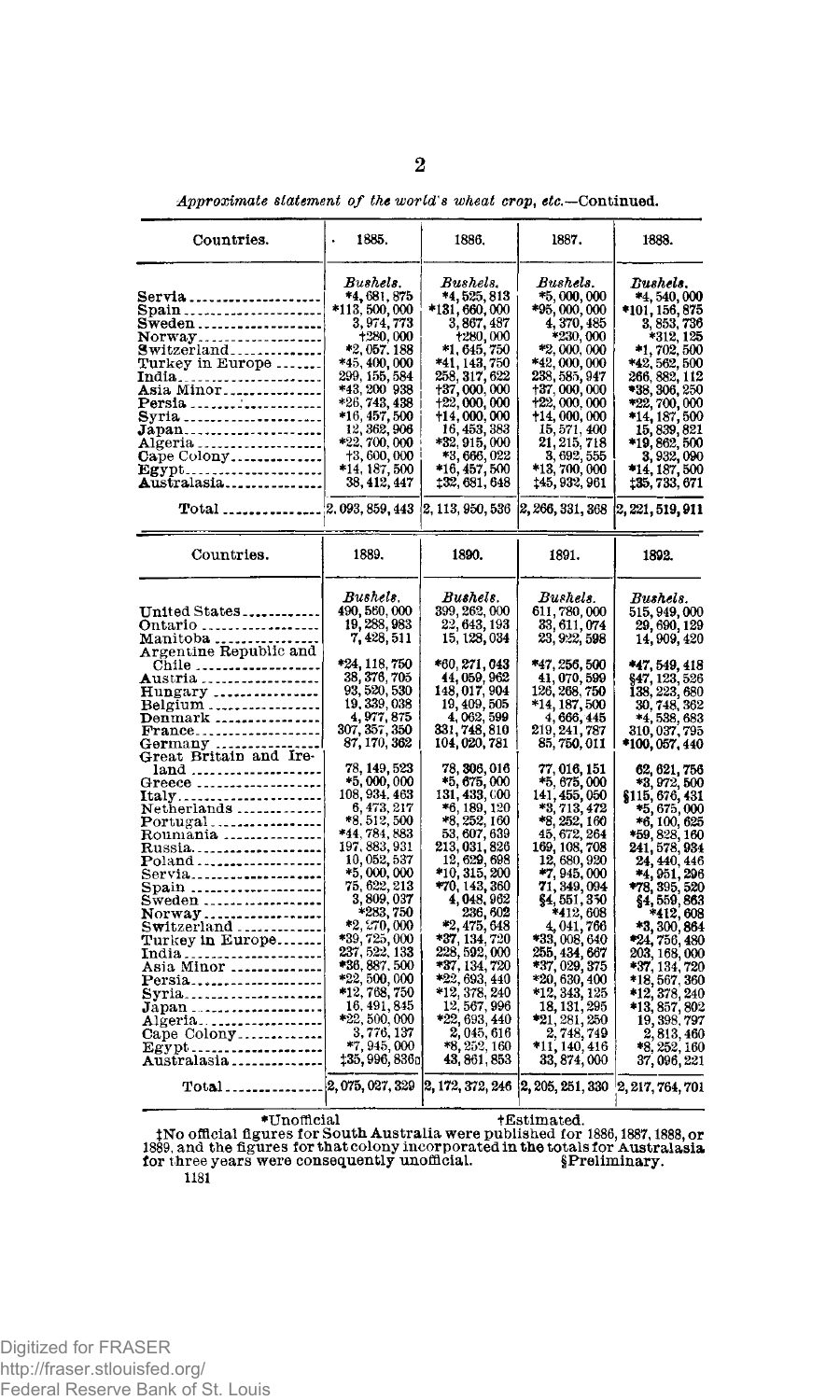I will also insert a statement of the average export price of wheat and cotton for the past twenty-two years and of the price of silver. The figures are from the Statistical Abstract:

| Year.                           |        | Wheat. Cotton. Silver. |        | Year.                             | Wheat. | Cotton. | Silver. |
|---------------------------------|--------|------------------------|--------|-----------------------------------|--------|---------|---------|
|                                 |        | Cents.                 |        |                                   |        | Cents.  |         |
| 1872                            | \$1.49 | 19.3                   | \$1.32 | 1883.<br><b>Contractor</b>        | 81.13  | 10.8    | 81, 11  |
| 1873                            | 1.31   | 18.8                   | 1.20   | 1884.<br><b>Contractor</b>        | 1.07   | 10.5    | 1.01    |
| $1874$                          | 1.43   | 15.4                   | 1.27   | 1885.<br>--------                 | . 86   | 10.6    | 1.06    |
| 1875                            | 1.12   | 15.0                   | 1.24   | 1886.<br>a de la guerra           | .87    | 9.9     | . 99    |
| 1876<br>.                       | 1.24   | 12.9                   | 1.15   | 1887.<br>.                        | .89    | 9.5     | . 97    |
| 1877                            | 1. 17  | 11.8                   | 1.20   | 1888.<br><b>Contract Contract</b> | .85    | 9.8     | . 93    |
|                                 | 1.34   | 11.1                   | 1.15   | 1889                              | .90    | 9.9     | . 93    |
| 1879                            | 1.07   | 9.9                    | 1.12   | $1890$                            | .83    | 10.1    | 1.04    |
| 1880<br>. . <b>.</b>            | 1.25   | 11.5                   | 1.14   | 1891                              | .85    | 10.0    | . 90    |
| 1881<br>$- - - - - - - - - - -$ | 1.11   | 11.4                   | 1.13   | 1892                              | .80    | 8.7     | .86     |
| $1882$                          | 1.19   | 11.4                   | 1.13   | 1893                              | .60    | 7.2     | . 75    |

These statements show that the world's production of wheat was  $45,000,000$  bushels less in 1888 than in 1887, yet the price was 85 cents, a decline of 4 cents per bushel.

In 1889 the world's product was 190,000,000 bushels less than in 1887, and 18,000,000 bushels less than the crop of 1885. and the price was 90 cents per bushel as compared with 89 cents in 1887, a rise of but 1 cent per bushel.

The crop of 1890 was  $94,000,000$  less than the crop of 1887, and the price fell to 83 cents per bushel, or a decline of 6 cents per bushel.

The crop of 1891 was 61,000,000 bushels less than the crop of 1887, and the price was 85 cents per bushel, or adecline of 4 cents per bushel as compared with the price in 1887. The price of this crop was maintained above what it would have been by the passage of the Sherman law in 1890, and the consequent rise in the price of silver.

The crop of  $1892$  was  $49,000,000$  bushels less than the crop of 1887, and the price fell to 80 cents per bushel, a loss of 9 cents.

The crop of 1893 was  $81,000,000$  bushels less than the crop of 1887, and wh; at fell with silver to 60 cents per bushel. Since 1887 the population of the countries which use wheat have increased over forty millions of people, while the production of wheat in the world has steadily declined, and the price per bushel has decreased 29 cents.

Certainly the statement that overproduction has caused the decline in the price of wheat is overcome by these figures.

What, then, is the cause of this great decline? We contend that it is the appreciation of gold and the bounty resulting to the people of India by the decline in the value of silver bullion, as shown by the statement from the Treasury Department, which I will not read but wish to have inserted as part of my remarks: **1181**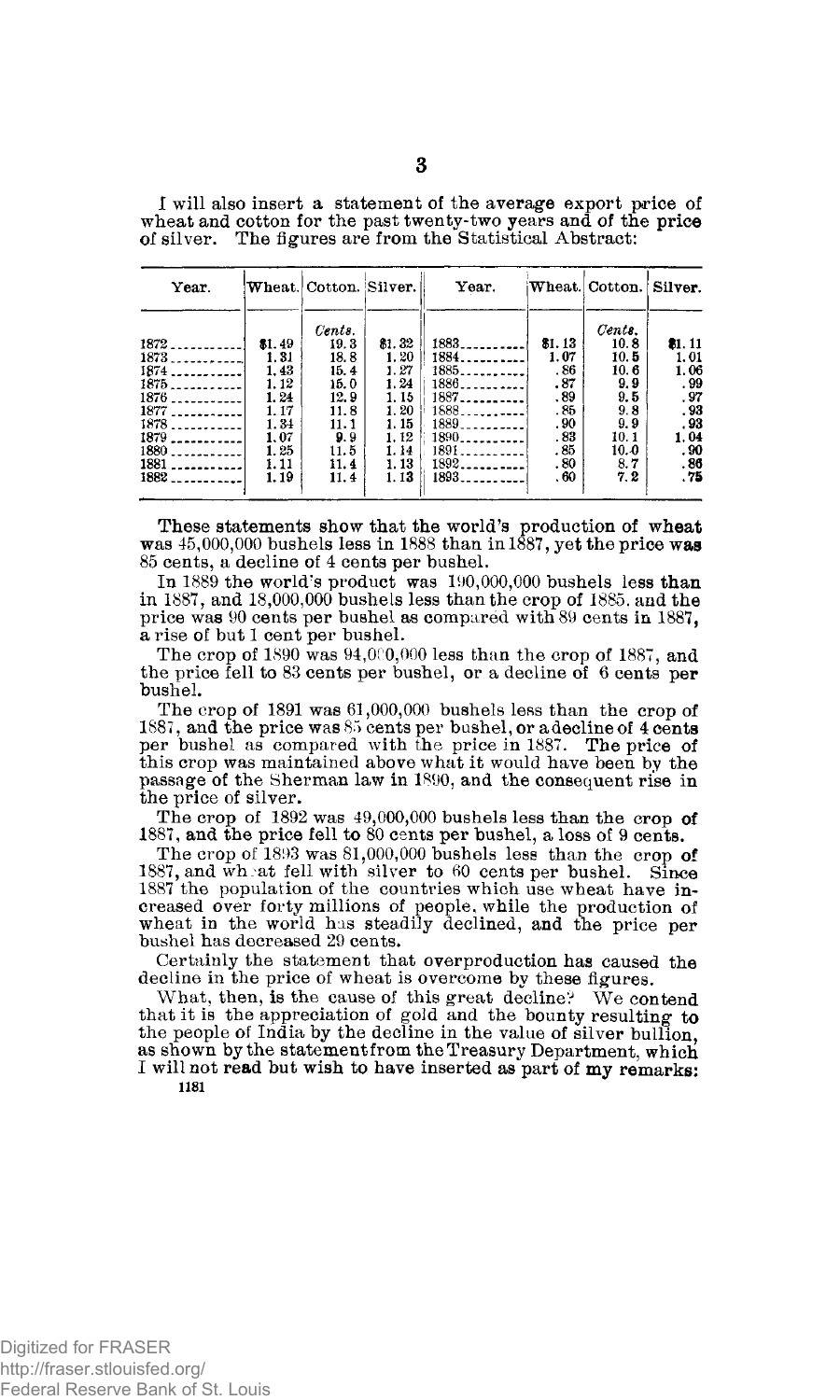| Statement showing the exports and average export price of cotton, raw, and wheat |  |
|----------------------------------------------------------------------------------|--|
| from British India during the years ending March 31, 1870 to 1891, and eleven    |  |
| months, ending February, 1892, inclusive.                                        |  |

|                                                                                                                                                                                                                                  | Cotton, raw.                                                                                                                                                                                                                                           |                                                                                                                                                                                                                                                                                                                                                                                                                                                                                          |                                                                                                                                                                                                                                                   | Wheat.                                                                                                                                                                                                                                                                                                                                                   |                                                                                                                                                                                                                                                                                                                                                          |                                                                                                                                                                                        |
|----------------------------------------------------------------------------------------------------------------------------------------------------------------------------------------------------------------------------------|--------------------------------------------------------------------------------------------------------------------------------------------------------------------------------------------------------------------------------------------------------|------------------------------------------------------------------------------------------------------------------------------------------------------------------------------------------------------------------------------------------------------------------------------------------------------------------------------------------------------------------------------------------------------------------------------------------------------------------------------------------|---------------------------------------------------------------------------------------------------------------------------------------------------------------------------------------------------------------------------------------------------|----------------------------------------------------------------------------------------------------------------------------------------------------------------------------------------------------------------------------------------------------------------------------------------------------------------------------------------------------------|----------------------------------------------------------------------------------------------------------------------------------------------------------------------------------------------------------------------------------------------------------------------------------------------------------------------------------------------------------|----------------------------------------------------------------------------------------------------------------------------------------------------------------------------------------|
| Year ending<br>$March 31 -$                                                                                                                                                                                                      | Pounds.                                                                                                                                                                                                                                                | Value.                                                                                                                                                                                                                                                                                                                                                                                                                                                                                   | Price<br>per<br>pound.                                                                                                                                                                                                                            | Bushels.                                                                                                                                                                                                                                                                                                                                                 | Value.                                                                                                                                                                                                                                                                                                                                                   | Price<br>per<br>bushel.                                                                                                                                                                |
| $1870$<br>1871<br>$1872$<br>$1873$ $1873$<br>$1874$<br>$1875$<br>1876<br>$1877$<br>1878<br>$1879$<br>1880<br>1881 1<br>$1882$<br>$1883$<br>$1884$<br>1885<br>$1886$<br>1887<br>1888<br>1889<br>1890<br>$1891$<br>1892, 11 months | 524, 834, 448 891, 579, 862<br>503, 966, 176<br>510, 486, 368<br>442, 229, 312<br>508, 653, 376<br>670, 575, 136<br>567, 807, 856<br>469, 459, 648<br>608, 816, 544;<br>601, 983, 872<br>597, 137, 072, 72, 219, 216<br>662, 359, 376<br>418, 538, 512 | 577, 600, 800 93, 412, 315<br>809, 246, 032 102, 107, 664<br>494, 214, 448 67, 309, 718<br>63, 418, 757<br>627, 209, 632 73, 235, 242<br>561, 207, 920 63, 748, 603<br>56, 381, 683<br>387, 583, 616 45, 059, 299<br>332, 255, 728 37, 987, 637<br>53, 498, 174<br>63, 560, 371<br>630, 508, 928 71, 718, 830<br>691, 059, 376, 77, 067, 638<br>69, 129, 130<br>63, 816, 595<br>51, 753, 701<br>64, 684, 618<br>69.186.011<br>707, 878, 304 89, 608, 340<br>79, 213, 321<br>44, 018, 186 | Cents.<br>16.51<br>16.18<br>12.62<br>13.62<br>14.59i<br>11.68i<br>11.36<br>10.86<br>11.69<br>11.44<br>12.09<br>12.50.<br>11.37<br>11.15.<br>10.31<br>11,25<br>11.94<br>$10.62^{\circ}$<br>11.49.<br>12.09<br>12.66<br>11.95 <sub>1</sub><br>10.52 | 145, 988<br>463.908<br>1, 189, 252<br>735, 486<br>3.277,781<br>2, 004, 156<br>4, 686, 767<br>10, 428, 328<br>11, 896, 563.<br>1, 972, 546<br>4, 109, 495<br>13, 896, 167<br>37, 148, 543<br>26, 495, 024<br>39, 202, 635<br>29, 421, 645<br>39, 328, 658<br>41, 558, 765<br>25, 271, 249<br>32, 874, 628<br>25, 764, 124<br>26, 731, 592<br>53, 371, 983 | \$158,035<br>498, 398<br>1, 131, 096<br>804, 912<br>3,972,509<br>2, 358, 965<br>4, 350, 389<br>9, 396, 672<br>13, 713, 552<br>2, 496, 662<br>5, 396, 482<br>15, 734, 122<br>42, 573, 898<br>29, 226, 307<br>42, 699, 893<br>30, 316, 886<br>38, 425, 589<br>41, 404, 733<br>26, 699, 390<br>36, 111, 744<br>27, 804, 552<br>49, 003, 645<br>64, 843, 522 | \$1.10<br>1.07<br>. 96<br>1.09<br>1.21<br>1.18<br>. 93<br>.90<br>1.15<br>1.27<br>1. 31<br>1.14<br>1.15<br>1.10<br>1.09<br>1.02<br>. 93<br>1.00<br>1.05<br>1.10<br>1.08<br>1.09<br>1.21 |

**[From official sources.]** 

**NOTE.—At the request of Mr. George O. Jones the rupee has been reduced to United States money at the rate of 48 cents per rupee. S. G. BROCK,** *Chief of Bureau.* 

**TREASURY DEPARTMENT,** 

*Bureau of Statis tics, April 16, 1892.* 

These tables show that while India did not increase her production of wheat, the amount that was exported enormously increased and the people of that country substituted something

else for food, probably millet.<br>The export price of wheat from India has increased rather than decreased, so that while wheat brought but  $\$1.10$  per bushel in 1870, it was worth \$1.21 for the eleven months ending February, 1892.

During the month of February, 1892, India exported  $2,737,000$ bushels of wheat, valued at  $$3,601,000$ , at the average export price of  $$1.32$  per bushel.

As silver continues to decline India will continue to receive an increased price per bushel for her wheat, and the quantity<br>she exports will also increase. All authorities agree that there has been no decline in the purchasing power of the rupee in<br>India, but that it will purchase as much of labor and of everything else in India to-day as it ever would, although its bullion value is but 23 cents.

In this connection I insert the following extract from the spech of the Senator from Nevada [Mr. JONES]:

**Let us endeavor to reach an approximate estimate of the losses sustained, by our agricultural population since 1885, when President Cleveland first ad-**1181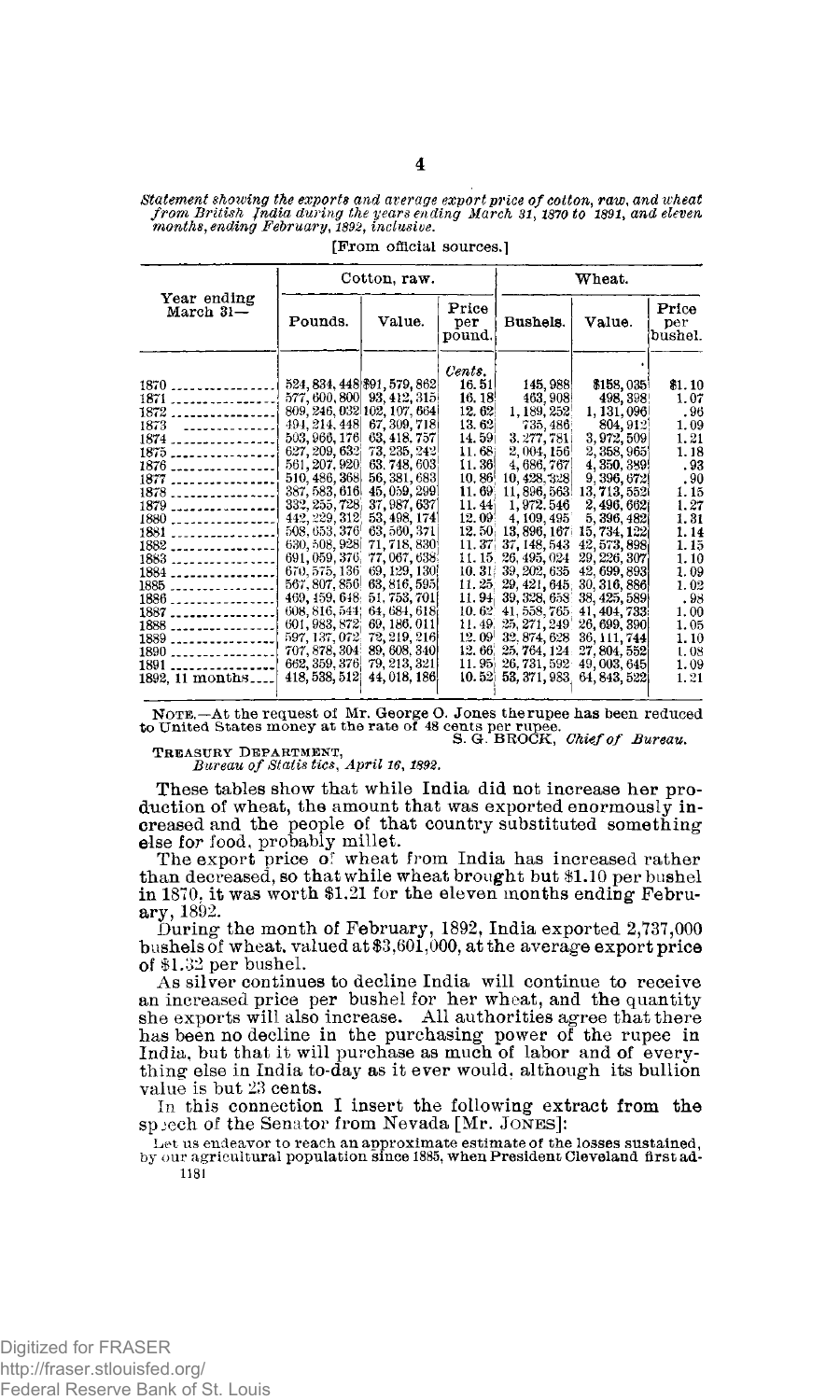**vised Congress to repeal the silver-purchase act of 1878 and to stop the coinage of silver dollars: WHEAT.** 

**Average export price per bushel—** 

| A procedure a contra company of the contract of the contract of the contract of the contract of the contract of |  |
|-----------------------------------------------------------------------------------------------------------------|--|

**Difference 44 According to the report of the Agricultural Department for December, 1892, the wheat crop of this country for the year then closed amounted to 516,000,000 bushels. On this quantity a loss of 44 cents per bushel, caused by the decline in the price of silver bullion, amounts to an annual sum of \$226,- 600,000 of debt and tax-paying power, which amount apportioned among the principal wheat-producing States shows the loss of each of such States to be as follows (I give the figures in round numbers):** 

| Wheat crop of 1892 in- | Bushels.                                   | Loss.                                        |
|------------------------|--------------------------------------------|----------------------------------------------|
|                        | 40,000,000<br>41, 000, 000<br>39, 000, 000 | \$17,600,000<br>18, 040, 000<br>17, 160, 000 |
|                        | 70,000,000<br>32,000,000                   | 30, 800, 000<br>14,080,000                   |
|                        | 35,000,000<br>38,000,000<br>25,000,000     | 15, 400, 000<br>16, 720, 000<br>11.000.000   |
|                        | 28,000,000<br>24,000,000<br>19,000,000     | 12, 320, 000<br>10, 560, 000<br>8, 360, 000  |
|                        | 16,000,000<br>12,000,000<br>10,000,000     | 7, 040, 000<br>5.280.000<br>4, 400, 000      |
|                        | 10 000,000                                 | 4,400,000                                    |

There may be added to these figures five to ten million bushels each for<br>the States of New York, Maryland, Virginia, North Carolina, Texas, Ten-<br>nessee, West Virginia, Wisconsin, and Iowa. Theloss on wheat, therefore, **suffered by the farmers of this country must be estimated at \$200,000,000 annually. COTTON.** 

| Average price per pound in New York- | Cents |  |
|--------------------------------------|-------|--|
|                                      |       |  |
|                                      |       |  |

Taking the crop year  $1888-89$  as an average year, and, for convenience of calculation, computing the loss at 3 cents per pound, we find that the total annual loss of the planters of the United States amounts to over  $$10$ 

| Cotton raised in- | Pounds.          | Loss per<br>vear. |
|-------------------|------------------|-------------------|
|                   | 230, 000, 000    | \$6,900,000       |
|                   | 275, 000, 000    | 8.250,000         |
|                   | 480, 000, 000    | 14, 400, 000      |
|                   | 32,000,000       | 960.000           |
|                   | 422, 000, 000    | 12,675,000        |
|                   | 532, 000, 000    | 15,960,000        |
|                   | 240, 000, 000    | 7, 200, 000       |
|                   | 719, 000, 000    | 21.570,000        |
|                   | 350, 000, 000    | 10.500,000        |
|                   | 162, 000, 000    | 4.860.000         |
|                   | 3, 422, 000, 000 | 102, 660, 000     |
|                   |                  |                   |

**This makes a total loss to the agriculturists of this country, in wheat and cotton, by reason of the demonetization of silver, of over \$325,000,000 a year. 1181**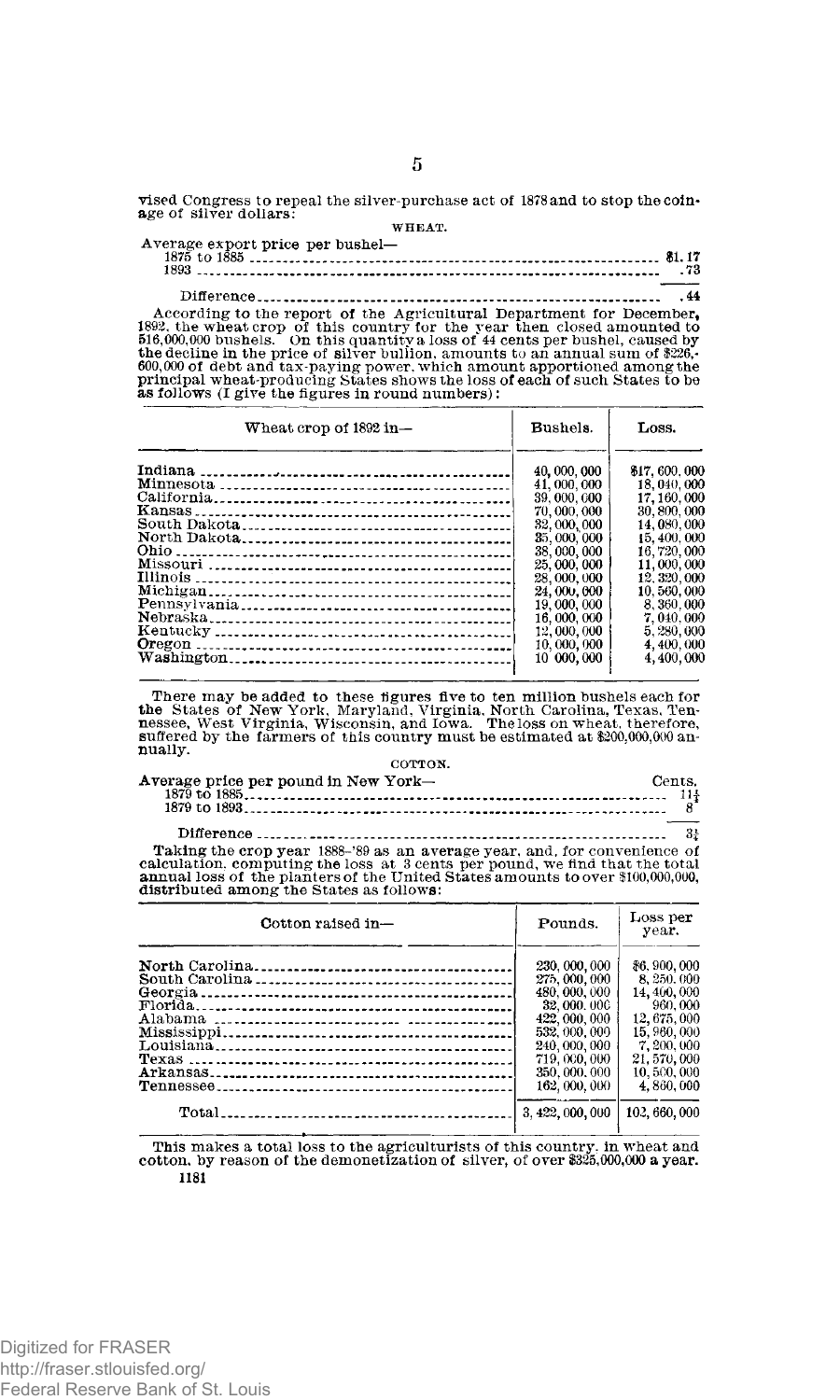These figures are startling, and certainly warrant an earnest effort to restore silver to its old place and price.

It is no longer a question of the silver barons, for their loss is as nothing compared with the loss of the tiller of the soil.

This decline in the price of silver and its effect was predicted in 1886 by one of England's shrewdest men.

At a meeting of the British and Colonial Chambers of Commerce, held in London in 1886, Sir Robert N. Fowler, a member of Parliament, a banker, and ex-mayor of London, said that "the effect of the depreciation of silver mus of the wheat and cotton industries of America and be the development of India as the chief wheat and cotton exporter of the world. "

I will also insert the following from the New York Journal of Commerce, of February 9, 1894. This extract shows that even New York, with its Jewish instincts and European sentiments, is **a**wakening to the truth.

#### **[New York Journal of Commerce, February 9,1894.]**

#### **WHY WHEAT CAN NOT ADVANCE.**

A careful student of the wheat problem gives the following explanation<br>of the present unprecedented depression in this trade:<br>"A great many commercial writers in the Eastern cities are trying to ex-<br>plain the low prices o

petion in these markets with the surplus of the great agricultural countries<br>original of our own, and they all sliver-currency countries and Argentina; for instance, the prices of the wheat of three countries in<br>and Argent more money than using the whole, and at much less expense."<br>One of our oldest exporters confirms the above diagnosis of the case

The bimetallists contend that the remedy is to at once enact a law opening our mints to the free and unlimited coinage of silver, and to make an international bimetallic agreement with those nations that will join us.

I believe that if this were accomplished it would have the same affect upon the prosperity of the world as the discovery of great deposits of gold amounting to thousands of millions of dollars. It would cause a rise in the price of everything that is the product of human effort. It would lift the burden from enterprise everywhere and furnish employment for everyone who chose to work.

**1181**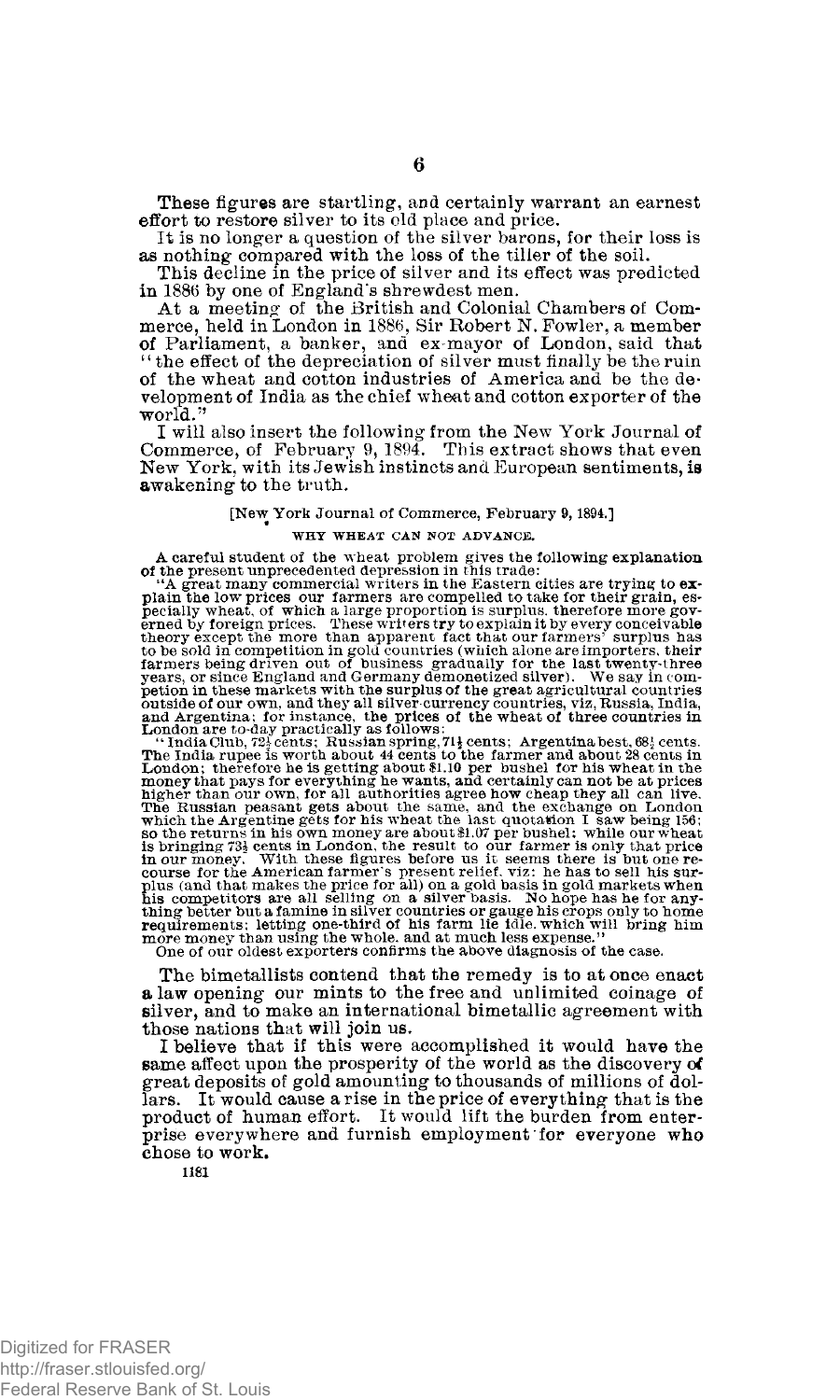Our opponents admit the appreciation of gold and its consequent affect upon the industries of the world. This far they have gone, although they have taken this position but recently. But they say that the remedy we offer is not the proper remedy. That we must wait until England is willing to make a bimetal-<br>lic agreement and adopt the use of silver as money. Mr. President, I doubt the honesty of these people. I do not believe their position is taken in good faith.

For twenty years they have proposed a bimetallic agreement with Great Britain whenever there was any prospect that the demand for the free coinage of sitver in this country would become too urgent. I believe they have done it in bad faith. I believe they have known all the time that no such agreement could be made and that England would never adopt the bimetallic standard.

I impeach the honesty and integrity of the members of this Senate who for twenty years have maintained this position, and I do not believe they are making the proposition now in good faith or with any hope that England will accept it.

Gladstone in his speech in the House of Commons one year ago used the following language:

Mr. Gladstone said:

I suppose there is not a year which passes over our heads which does not<br>largely add to the mass of British investments abroad. I am almost a<br>fraid to estimate the total amount of the property which the United Kingdom<br>hol

and other countries.<br>
We have nother countries.<br>
We have not deliver as sometimes that countries.<br>
We have not destroid and part with the consolation of an inferior material,<br>
We should get no consolation, but the consolat known in the whole history of the world—before departing from the solid<br>ground you should well consult and well consider and take no step except<br>such as you can well justify to your own understanding, to your fellow-<br>coun **don, March 1, 1893.** 

England's position and the conditions which exist there to-day are the same as they were then. It is true that a few spinners of cotton are in distress owing to India competition, but they have no voice in the Government of England.

In the Brussels conference Rothschild, representing England, used the following language:

**Advocates of bimetallism maintain that the fall in the price of silver has brought about a corresponding fall in the prices of various commodities.**  1181